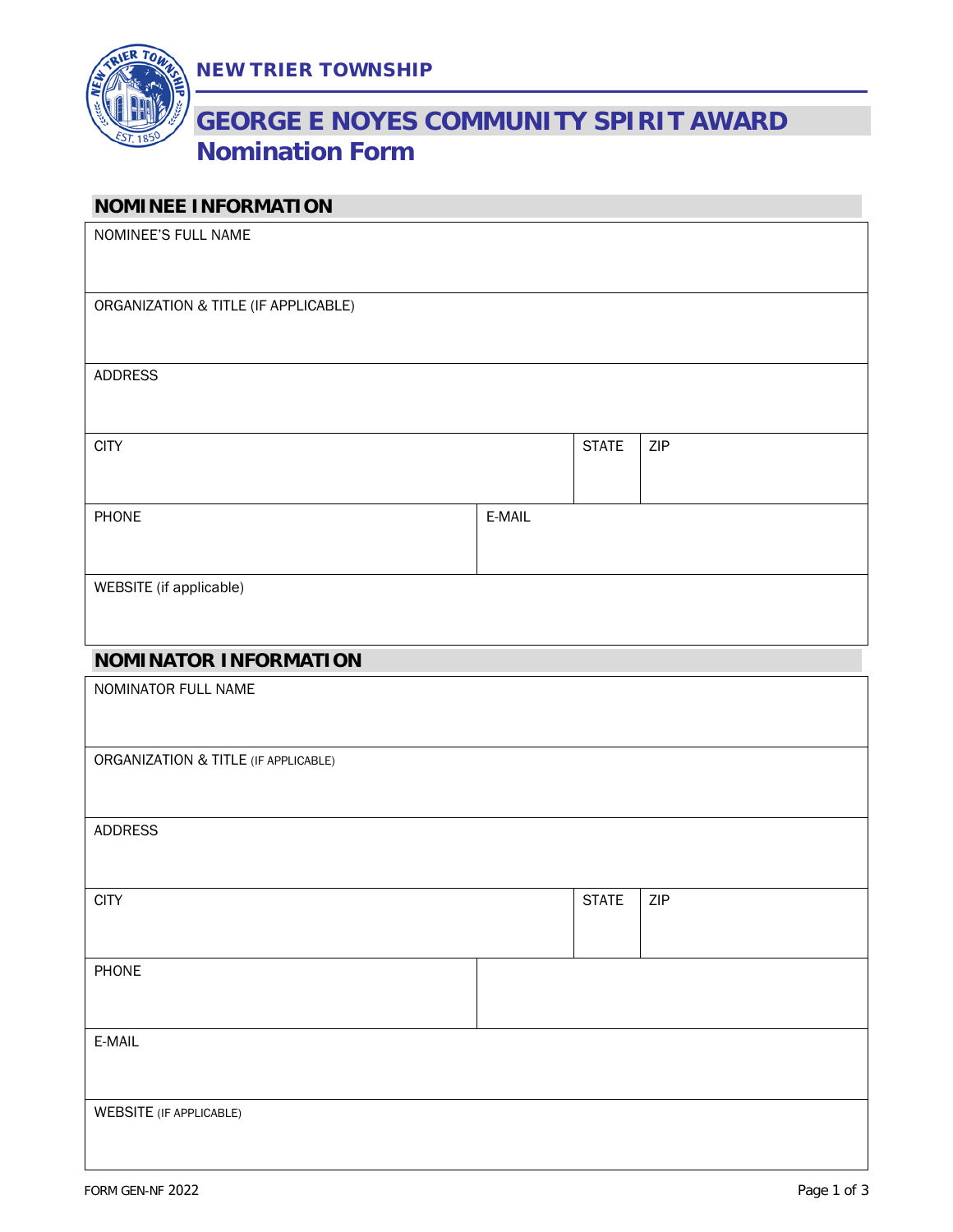



## **GEORGE E NOYES COMMUNITY SPIRIT AWARD Nomination Form**

### **PROFILE**

TELL US ABOUT THE NOMINEE BY PROVIDING BRIEF DESCRIPTIONS TO THE FOLLOWING QUESTIONS:

Describe the volunteer community service performed:

Describe the levels of effort and initiative displayed:

Describe how the nominee has positively impacted the lives of others: